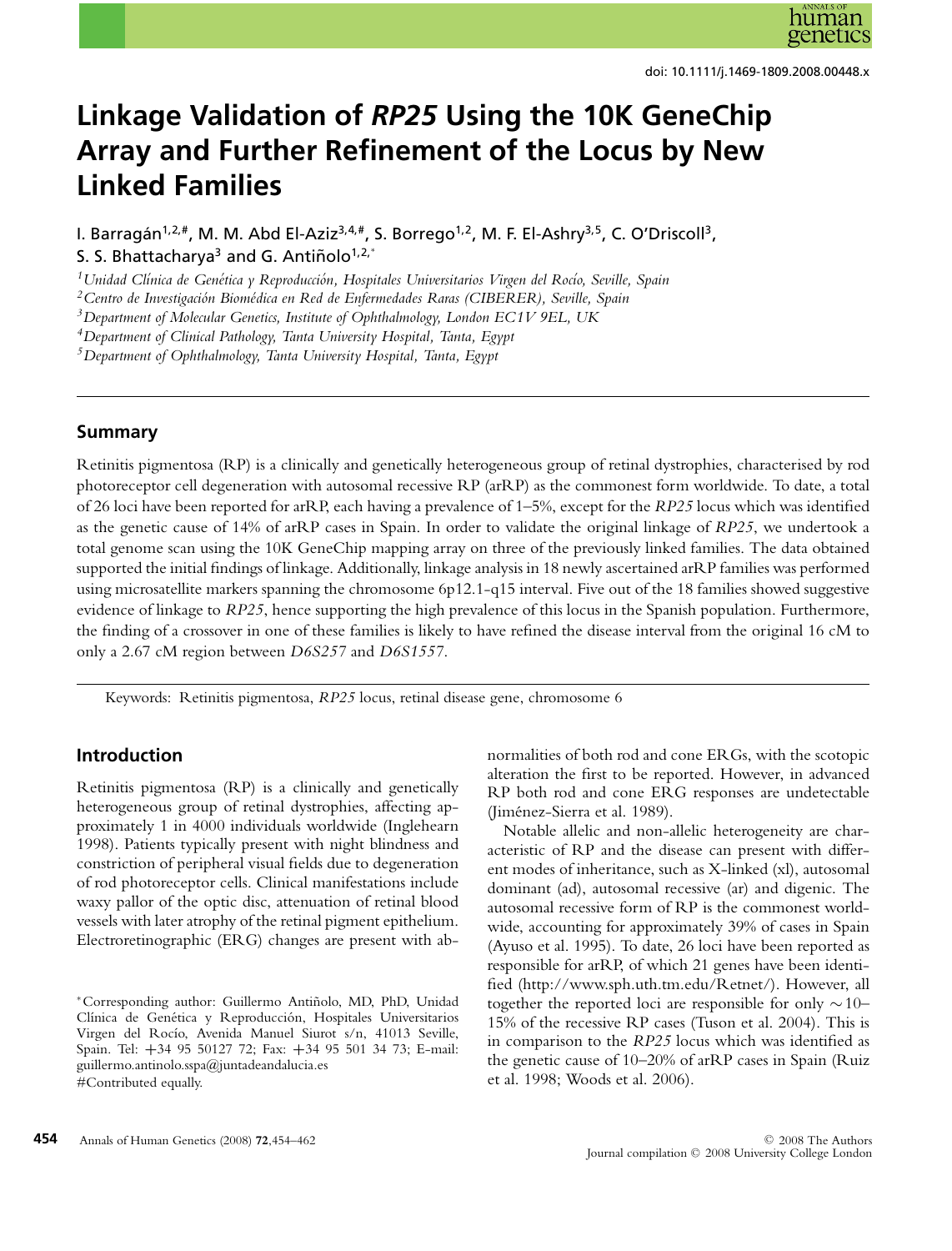*RP25* was originally identified by homozygosity mapping through targeting functional candidate genes. This resulted in mapping of 4 Spanish families with arRP to a 16.1 cM interval between microsatellite markers *D6S257* and *D6S1644* (Ruiz et al. 1998). Subsequently, evidence of linkage to the same region has been reported in three additional Spanish families with arRP, as well as in other ethnic groups (Khaliq et al. 1999; Barragan et al. 2005a; Abd El-Aziz et al. 2007). The isolation of the *RP25* gene would therefore represent a major achievement in RP research. Interestingly, several loci responsible for various types of retinal dystrophies have been reported to co-localise with *RP25*, among which is included Leber congenital amaurosis (LCA5), a severe form of retinal degeneration for which the gene has recently been identified (Dharmaraj et al. 2000; den Hollander et al. 2007).

Extensive bioinformatics analysis and mutation screening of candidate genes within the *RP25* interval led to the exclusion of 17 genes, *GABRR1*, *GABRR2*, *ELOVL4*, *GlcAT-S*, *TFAP2B*, *RAB23, RIM1, ELOVL5*, *GLULD1, SMAP1*, *EEF1A1*, *IMPG1*, *KHDRBS2*, *PTP4A1*, *KIAA1411*, *OGFRL1* and *FAM46A,* as disease causing (Marcos et al. 2000, 2002, 2003; Li et al. 2001; Barragan et al. 2005a; Barragan et al. 2005b; Abd El-Aziz et al. 2005, 2006; Barragan et al. 2007). This together with our recent work involving large scale bioinformatics analysis of the *RP25* interval and mutation screening of additional 43 genes ruled out ∼55% of the genes from the interval as responsible for RP (submitted for publication).

The considerable technological advances in genotyping and statistical analysis of genetic markers within pedigrees are the basis of the development of genomewide linkage studies for the elucidation of causative genes (Zhang et al. 2005; Zhao et al. 2005). The initial genomewide linkage analyses employed panels of about 400 microsatellites at 10-cM average intermarker distance (Stambolian et al. 2004). However, recent progress in Single Nucleotide Polymorphism (SNP) discovery and genotyping has provided the opportunity to use this type of marker for linkage analyses as well (Sellick et al. 2004). Besides, various studies highlighted the advantageous use of SNPs compared to microsatellite markers for linkage purposes (Evans & Cardon 2004; Middleton et al. 2004; John et al. 2004).

Herein we report the validation of linkage to the *RP25* locus by genomewide linkage analysis using the 10K SNP GeneChip array in 3 previously mapped families. Additionally, linkage analysis in 18 newly ascertained arRP families was performed using microsatellite markers spanning the chromosome 6p12.1-q15 interval.

## **Materials and Methods**

#### **Subjects and DNA**

This study involved 21 Spanish arRP families comprising 34 affected and 68 unaffected individuals, all derived from Ophthalmology Services to our Genetic Service (UCGR) (Fig. 1). The studied families included three of the originally *RP25* linked families, RP5, RP214 and RP299, and the remaining eighteen were newly ascertained.

A group of matching control individuals was also recruited. Informed consent was obtained from all participants and the study conformed to the tenets of the Declaration of Helsinki (June 1964). All subjects underwent a peripheral blood extraction for genomic DNA extraction from leukocytes using the standard protocols (Dracopoli et al. 1994).

### **Genotyping Using GeneChip**® **Human Mapping 10K Array**

The three previously studied families, RP5, RP214 and RP299, were subjected to a total genome scan using the GeneChip Human Mapping 10K array in order to validate the original linkage data (Affymetrix, High Wycombe, UK). DNA samples from six affected (**RP5** II-1, II-2, II-3; **RP214** II-5; **RP299** II-2, II-3) and 5 unaffected (**RP5** I-1, I-2, II-4; **RP214** I-2; **RP299** I-1) members from the 3 families (Fig. 1) were genotyped using the 10K Array Xba 142 2.0, (Affymetrix, High Wycombe, UK), employing the methodology described elsewhere (Sellick et al. 2004; Abd El-Aziz et al. 2007).

The selection of family members to be genotyped with the 10K array was based on the previous linkage data (Ruiz et al. 1998; Barragan et al. 2005a). For example, in the case of family RP214, two individuals (the available parent I-2 and affected offspring II-5) were sufficient to validate the original linkage of *RP25* based on homozygosity mapping. Similarly, for family RP299 (non-consanguineous), by using one parent (I-1) and two affected offspring (II-2 and II-3) linkage to *RP25* was established based on identifying the largest region of shared haplotype between the affected members.

#### **Analysis of the 10K Array Data**

The SNP data were analysed using ExcludeAR3, AR1liteCHIP2 macros and the ALOHOMORA program for RP5, RP214 and RP299 families, respectively (Woods et al. 2004; Ruschendorf & Nurnberg, 2005).

Autozygosity mapping was suggested as the method of choice for identifying recessive loci using the 10K array (Lander and Botstein, 1987). Hence, ExcludeAR3 and AR1 liteCHIP2 macros were utilised to analyse the three affected members and the affected member in both RP5 (consanguineous) and RP214 families (non-consanguineous), respectively. Even though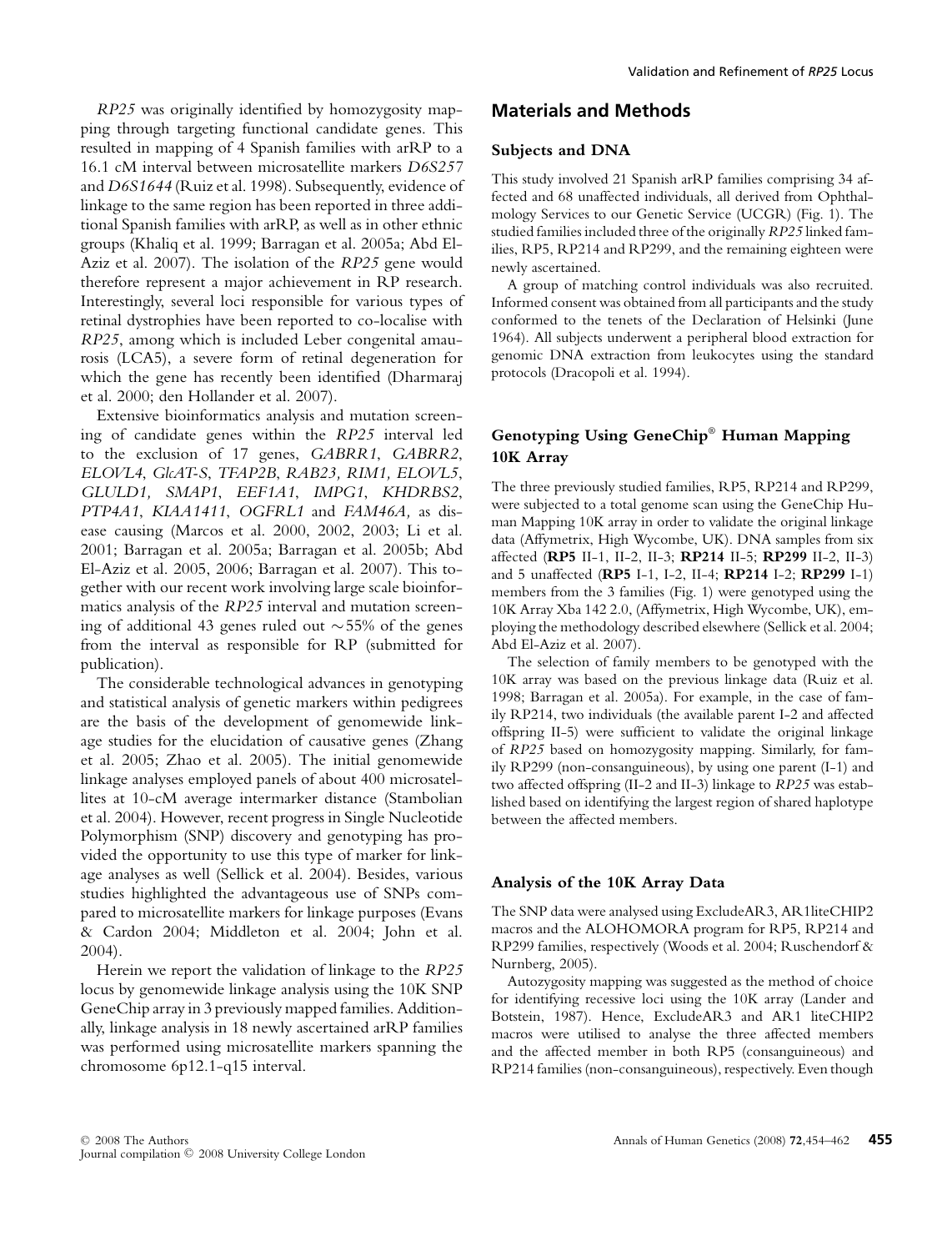

**Figure 1** Shows family pedigrees of individuals who were included in the study. Open and closed symbols denote unaffected and affected individuals respectively. Deceased family members are denoted by diagonal slashes and asterisks indicate individuals that were analysed using the GeneChip 10K array.

family RP214 was not described as consanguineous, the original linkage data revealed a region of homozygosity compatible with linkage that was shared between its 2 affected members. Therefore we have used the ExcludeAR1 program to analyse the 10K array data from this family. Upon identifying the disease gene for RP25, we expect the mutation in this family to be homozygous.

For family RP299 (non-consanguineous) the ExcludeAR software was not suitable for analysing the linkage data since it identifies only homozygous intervals. Therefore, the ALOHOMORA program was used to identify genetic intervals of shared haplotype between the two affected members of this family. We have also utilised the ALOHOMORA software to analyse family RP5 in order to confirm the data obtained from the ExcludeAR3 macro. However, family RP214 could not be analysed by using this method since only one affected member was available and consequently the pedigree was uninformative for comparison of haplotypes among affected members as well as for LOD score calculations.

Within ALOHOMORA, Mendelian errors and the correct relationships within families were checked for by using the Ped-Check and GRR programs, respectively (O'Connell and Weeks, 1998; Abecasis et al. 2001a). Identification and deletion of non-Mendelian errors and unlikely genotypes were performed. Uninformative SNPs were removed from the data by Merlin (Abecasis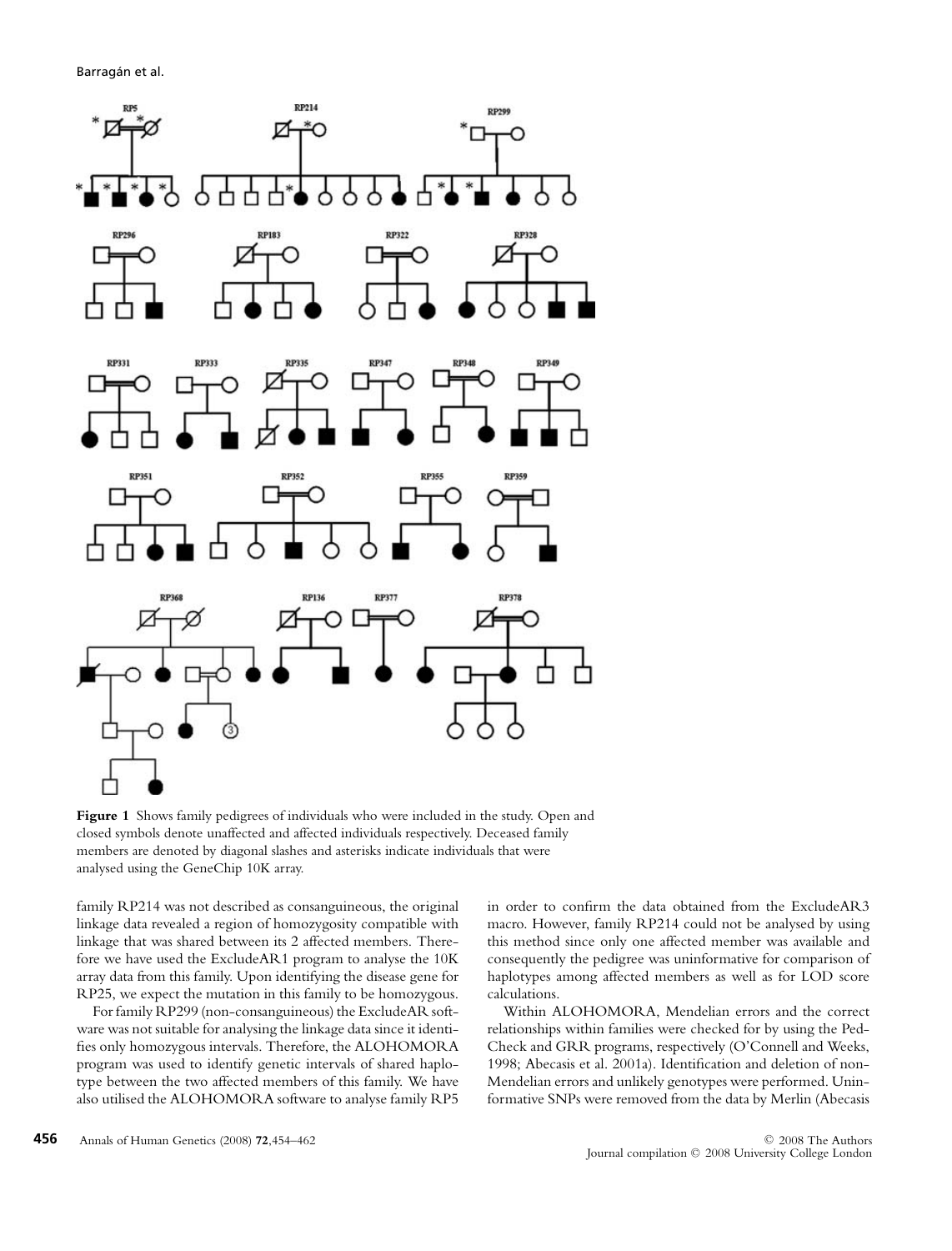et al. 2001b). For parametric linkage analysis, the data was then converted for Genehunter where the analysis was done in subsets of markers in a non-overlapping moving window. The haplotyping data were then used from the Genehunter file.

The analysis of the 10K array data using any of the computer programs mentioned earlier is based on identifying regions of shared haplotype between the affected members in the case of the RP5 and RP299 families or observing significant regions of homozygosity as for the RP214 family. The breakpoints were identified based on the observation of a crossover between the affected members in the RP5 and RP299 families or the loss of homozygosity in the case of the RP214 family. This was then followed by combining the data from the three families in order to identify significant regions of shared haplotype.

### **Genotyping and Microsatellite Marker Analysis of the** *RP25* **Locus**

A total of 93 members from the newly ascertained arRP families (Fig. 1) were subjected to genotyping analysis using microsatellite markers covering the *RP25* region. For this purpose 19 microsatellite markers were utilised, of which 11 were selected from the ABI PRISM® Linkage Mapping Sets V2.5 (Applied Biosystems, Madrid, Spain) and the remaining 8 were synthesised commercially according to the information obtained from the Ensembl database (www.ensembl.org).

Multiplex PCR amplification was employed for genotyping the microsatellite markers using genomic DNA templates and the Qiagen Multiplex PCR Kit (Qiagen, Barcelona, Spain). PCR products were injected in an automated ABI-3730 sequencer, data collection and allele identification were performed using GeneMapper software (Applied Biosystems). Multipoint parametric linkage analysis was then carried out with GENE-HUNTER Complete Linkage Analysis version 2.1 r3beta software (http://linkage.rockefeller.edu/soft/gh/). The phenotype was analysed as an autosomal recessive trait with full penetrance and with a disease-gene allele frequency of 0.0001.

#### **Results**

### **Genomewide Linkage Analysis of the Originally Linked** *RP25* **Families**

The data obtained from ExcludeAR3 and AR1liteCHIP2 macros for families RP5 and RP214 revealed the largest region of homozygosity spanning the *RP25* interval across the human genome (Table 1). This is supportive of the

**Table 1** Regions of homozygosity obtained using macros in RP5 family (ExcludeAR3) and RP214 family (ExcludeAR1). Regions are marked as 'significant' by the program if the random chance of the observed number of consecutive SNPs in the stated genetic distance being homozygous (for AR1) combined with the chance of them being concordant in the affected siblings (for AR3) is less than one in 1000 as described in Woods et al. 2004.

| RP <sub>5</sub>           |      |                |                |                        |          |           |
|---------------------------|------|----------------|----------------|------------------------|----------|-----------|
| Homozygous Region by Size | cM   | Chrom          | SNP's          | Significant?           | Start cM | Finish cM |
| largest                   | 50.3 | 6              | 188            | significant            | 73       | 124       |
| second                    | 17.3 | 11             | 6              | not significant        | 91       | 108       |
| third                     | 16.6 | 9              | 7              | not significant        | 169      | 185       |
| fourth                    | 15.0 | 5              | 14             | significant            | 187      | 202       |
| fifth                     | 9.9  | 20             | 9              | not significant        | 3        |           |
| sixth                     | 9.7  | 10             | 9              | not significant<br>112 |          | 122       |
| seventh                   | 7.9  | 5              | $\overline{4}$ | not significant<br>239 |          | 247       |
| eighth                    | 7.8  | $\overline{2}$ | 12             | significant<br>101     |          | 109       |
| ninth                     | 7.4  | $\overline{4}$ | 5              | not significant<br>65  |          | 72        |
| tenth                     | 7.3  | 19             | 6              | not significant        | 102      | 110       |
| RP214                     |      |                |                |                        |          |           |
| Homozygous Region by Size | cM   | Chrom          | SNP's          | Significant?           | Start cM | Finish cM |
| largest                   | 28.2 | 6              | 107            | significant<br>80      |          | 112       |
| second                    | 24.2 | $\overline{2}$ | 30             | not significant<br>301 |          | 326       |
| third                     | 17.8 | $\mathbf{1}$   | 44             | not significant<br>193 |          | 211       |
| fourth                    | 14.6 | 10             | 13             | not significant<br>107 |          | 121       |
| fifth                     | 12.9 | 6              | 11             | not significant<br>70  |          | 83        |
| sixth                     | 12.7 | 16             | 11             | not significant        | 134      | 146       |
| seventh                   | 12.0 | 17             | 10             | not significant        | 73       | 85        |
| eighth                    | 11.1 | 9              | 4              | not significant        | 174      | 185       |
| ninth                     | 10.8 | 7              | 9              | not significant        | 108      | 119       |
| tenth                     | 10.5 | 22             | 7              | not significant        | 22       | 32        |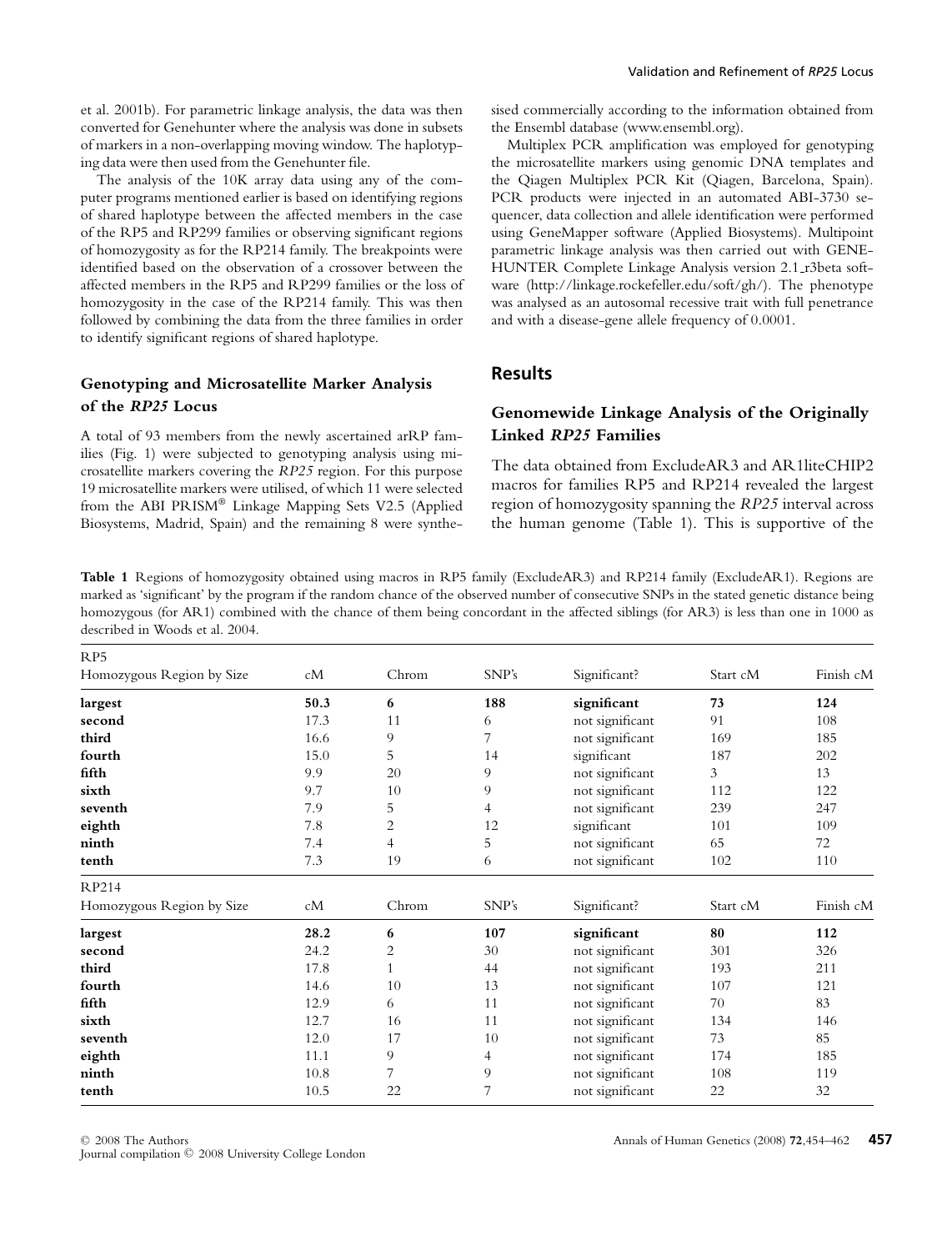

**Figure 2** Schematic representation of the total genome analysis for families RP5 and RP299 generated by the ALOHOMORA software. The genetic interval (cM)/each chromosome (1–23) on the x axis is plotted against the LOD score on the y axis. The red peaks on each chromosome represent the LOD score for each of the single nucleotide polymorphisms (SNPs) used. The higher and the greater the width of the red peak the more likely it is to represent the true locus for linkage. The area enclosed by bold lines shows the RP25 locus as the largest region across the whole genome common to both families in which haplotypes within each family are identical in affected members.

original linkage data in these families (Ruiz et al. 1998). Table 1 is generated by ExcludeAR software which lists the homozygous intervals across the human genome in a descending order based on the number of SNPs and the genetic size of each interval. The *RP25* locus was considered as the disease interval in both RP5 and RP214 families since 188 and 107 SNPs were observed to be homozygous in both families, respectively.

Additionally, the data obtained from the ALO-HOMORA software for both RP299 and RP5 families, highlighted the *RP25* locus as the region of shared haplotype between the affected members of both families across the human genome (Fig. 2).

Therefore, the GeneChip mapping data generated from genotyping of the three previously linked families confirmed the initial findings of linkage to the *RP25* region.

However, this did not lead to further refinement of the *RP25* genetic interval and a region of 16 cM interval has been confirmed as the disease interval in RP25 families.

## **Targeted** *RP25* **Linkage Analysis in arRP Families**

Genetic linkage to *RP25* was identified in five, RP349, RP351, RP355, RP377 and RP328, out of the 18 newly ascertained arRP families (Fig. 3). In these five families, all the studied microsatellite markers in the vicinity of *RP25* generated positive LOD scores. We pooled the linkage data from all families except for RP377 and a maximum LOD score of 3.63 for microsatellite marker D6S1573 at  $\theta = 0$  was generated (Table 2, Fig. 4). The reason behind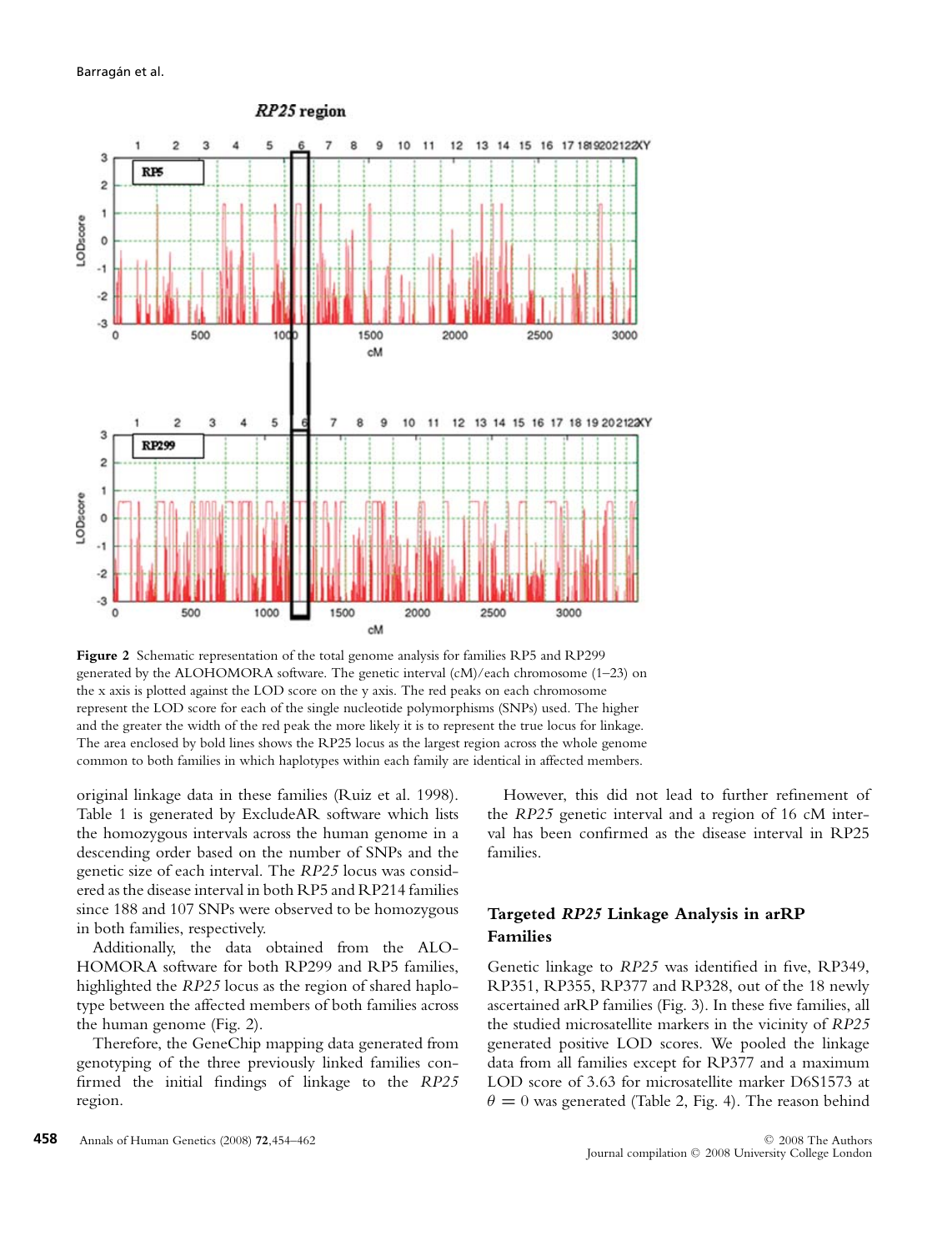

**Figure 3** Haplotypes of families RP328, RP349, RP351, RP355 and RP377 using microsatellite markers on 6p12.1-q12. Recombination events between markers *D6S272* and *D6S1557* are shown in families RP351 and RP328, respectively.

|         |                                              | LOD Score/FAMILY |           |           |           |  |
|---------|----------------------------------------------|------------------|-----------|-----------|-----------|--|
| Marker  | Combined LOD Score/p-value RP328 RP349 RP351 |                  |           |           | RP355     |  |
| D6S452  | $-\infty/0.013$                              | 1.25             | 0.73      | $-\infty$ | 0.56      |  |
| D6S272  | $-\infty/0.007$                              | 1.37             | 0.71      | $-\infty$ | 0.60      |  |
| D6S1573 | 3.63/0.001                                   | 1.45             | 0.73      | 0.85      | 0.60      |  |
| D6S257  | 3.47/0.001                                   | 1.29             | 0.73      | 0.85      | 0.60      |  |
| D6S402  | 3.17/0.001                                   | 1.00             | 0.72      | 0.85      | 0.60      |  |
| D6S430  | 2.82/0.001                                   | 0.65             | 0.73      | 0.85      | 0.59      |  |
| D6S1557 | $-\infty/0.013$                              | $-\infty$        | 0.73      | 0.85      | 0.60      |  |
| D6S1681 | $-\infty/0.013$                              | $-\infty$        | 0.73      | 0.85      | 0.60      |  |
| D6S1596 | $-\infty/0.013$                              | $-\infty$        | 0.73      | 0.85      | 0.60      |  |
| D6S460  | $-\infty/0.013$                              | $-\infty$        | 0.72      | 0.85      | 0.59      |  |
| D6S445  | 0.47/0.013                                   | $-1.7$           | 0.73      | 0.85      | 0.59      |  |
| D6S1609 | $-\infty/0.013$                              | $-\infty$        | 0.73      | 0.85      | 0.60      |  |
| D6S1627 | 0.08/0.013                                   | $-2.1$           | 0.73      | 0.85      | 0.60      |  |
| D6S1004 | $-\infty/0.013$                              | $-\infty$        | 0.73      | 0.85      | 0.60      |  |
| D6S462  | 0.47/0.013                                   | $-1.7$           | 0.72      | 0.85      | 0.60      |  |
| D6S300  | $-\infty/0.071$                              | $-\infty$        | 0.50      | 0.85      | 0.60      |  |
| D6S1671 | $-\infty$ /0.495                             | $-1.9$           | $-\infty$ | $-\infty$ | $-\infty$ |  |
| D6S434  | $-\infty$ /0.495                             | $-1.6$           | $-\infty$ | 0.09      | $-\infty$ |  |
| D6S1698 | $-\infty$ /0.246                             | $-0.87$          | $-\infty$ | 0.85      | $-0.29$   |  |

**Table 2** LOD score values of the individual and combined linkage data for families RP328, RP349, RP351 and RP355. Combined LOD scores have been calculated at a theta value of 0.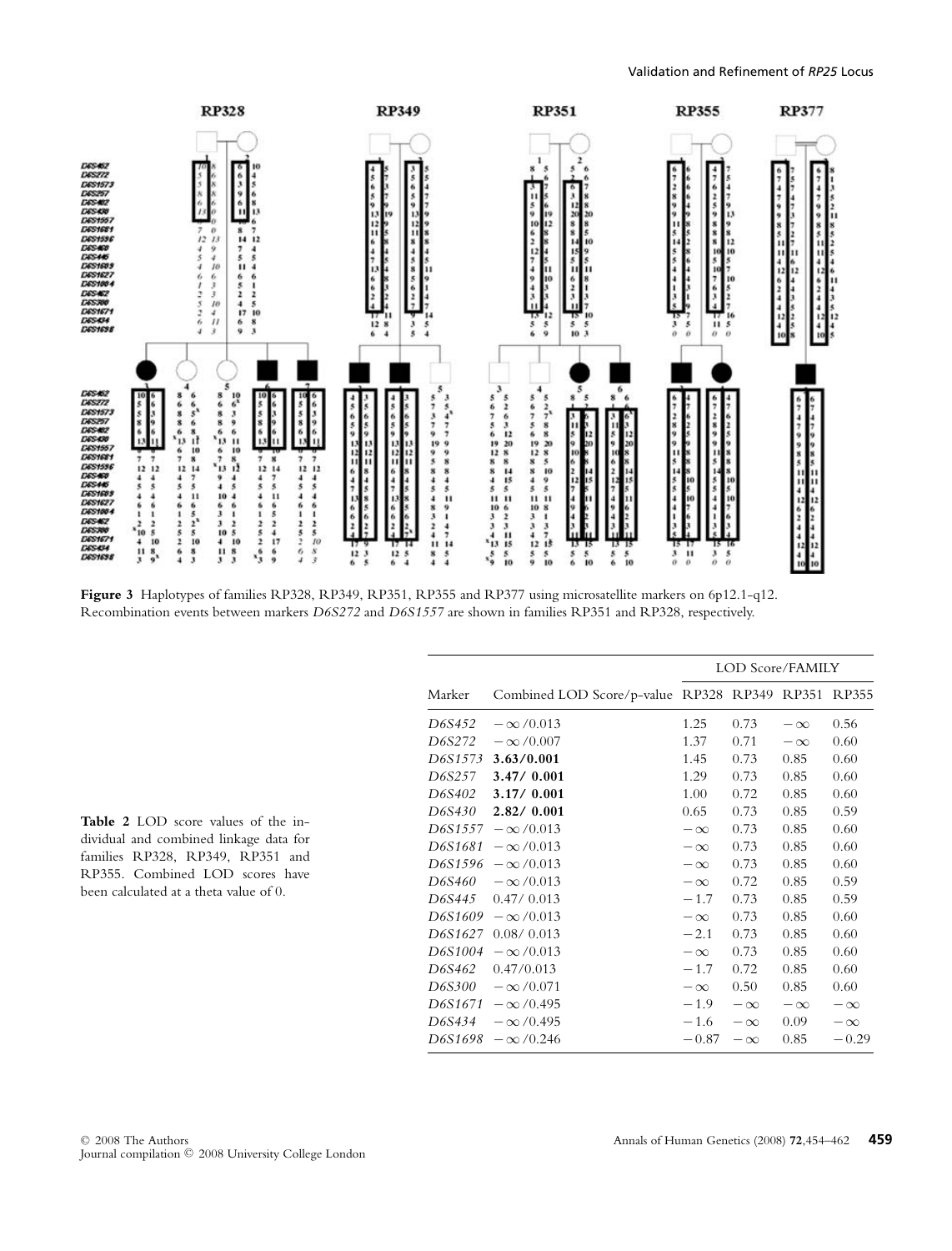#### Barragán et al.



**Figure 4** Graphic depiction of the LOD score variation with genetic distance calculated using the combined linkage data of families RP328, RP349, RP351, RP355 and RP377.

excluding RP377 is that Genehunter does not allow LOD score calculation if there are 2 founders and a non-founder in the pedigree.

Interestingly, in one of the linked families (RP328) a novel crossover was observed with microsatellite marker *D6S1557* (Fig. 3). This may potentially lead to the refinement of the *RP25* genetic interval from the original 16 cM to 2.67 cM between microsatellite markers *D6S257* and *D6S1557*. We believe that the observed crossover in this family and the consequent genetic refinement of the *RP25* interval to 2.67 cM are compatible with our recent identification of ∼100-Kb deletion within the refined interval in one of the *RP25* linked families (submitted for publication).

It is interesting to note that there was no common haplotype between the studied families within the *RP25* interval. Ultimately, this can rule out the possibility that the mutation in the causative gene will be due to a common founder effect in all families.

#### **Discussion**

In this paper we present validation of linkage to the *RP25* locus in 3 original families as reported by us previously (Ruiz et al. 1998). Furthermore, we show a suggestive evidence of linkage to the same locus in 5 new Spanish arRP families of which one is likely to have refined the *RP25* interval from 16.1 cM to a 2.67 cM between *D6S257* and *D6S1557*.

Previously, positional cloning via family based genomewide linkage analyses has been considered as a powerful approach for the elucidation of both Mendelian and common diseases (Sellick et al. 2004; Farrall & Morris 2005). Likewise, recent advances in SNP identification and genotyping technology have extended the use of dense SNP maps for linkage purposes in place of microsatellite panels (Evans & Cardon 2004).

Recently, targeted linkage analysis and genomewide screening approaches have been combined as useful tools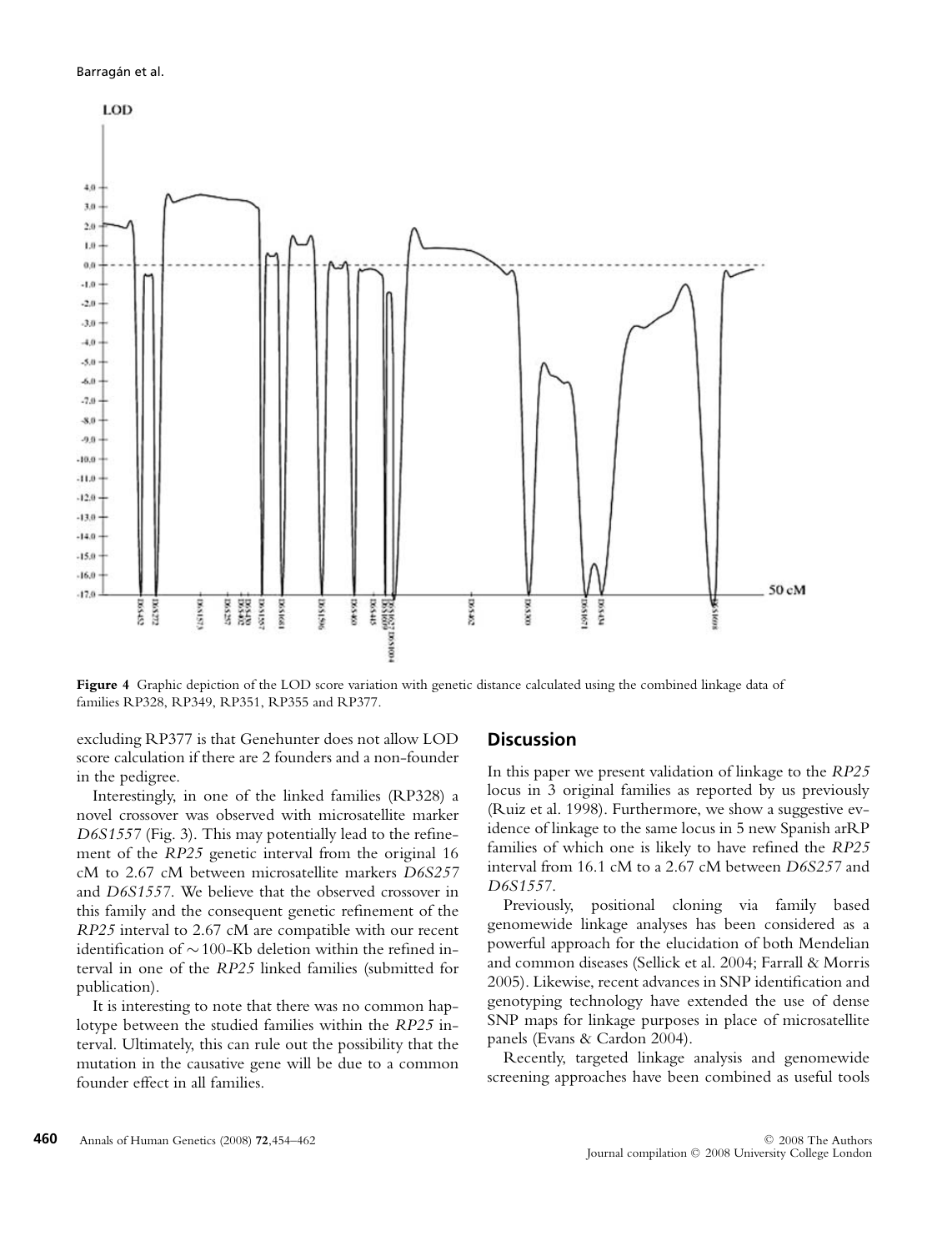for mapping rare and genetically heterogeneous disorders such as RP (Abd El-Aziz et al. 2007; Pomares et al. 2007).

In this study, we undertook a genomewide linkage analysis in three of the originally linked families using the 10K GeneChip array in order to prove *RP25* as the true locus for linkage and to eliminate the possibility of other loci existing across the human genome. The data generated from this analysis revealed the *RP25* locus as the most likely region of linkage and hence supported the original linkage data (Ruiz et al. 1998) and raises an interesting possibility that a disease gene should be present within the *RP25* interval.

Secondly, we have identified 5 out of 18 newly ascertained Spanish arRP families as linked to the *RP25* locus using *RP25* targeted linkage analysis. This has further confirmed the high prevalence of *RP25* which, would increase from 13.7% (Ruiz et al. 1998) to 27.7% among the Spanish population. In addition, a novel crossover in one of the newly linked families, RP328, has further refined the *RP25* interval from 16.1 cM to 2.67 cM. In parallel, we have identified a deletion within the 2.67 cM interval in one of the previously described *RP25*-linked families by using comparative genomic hybridization (CGH) analysis (submitted for publication) therefore highlighting the significance of the current finding.

In summary, we have confirmed the original linkage to the *RP25* locus, and identified five new Spanish families likely to be linked to the same locus. Additionally, a refined interval of 2.67 cM between *D6S257* and *D6S1557* has been established as a probable disease interval for *RP25*. This will help in prioritizing the genes within the refined interval for mutation screening which will eventually lead to cloning of the *RP25* gene. It is interesting to note that the previous and the current genetic data could not identify any regions of common haplotype between affected individuals from different families from Spain across the *RP25* interval. Different mutations within one gene are therefore expected. On the other hand, more than one gene responsible for the RP phenotype in different families may exist. The identification of the gene and/or the genes responsible for the RP25 phenotype would consequently complement our knowledge on the pathophysiology of the retinal degenerations and give rise to possibilities for the development of new therapies.

#### **Acknowledgments**

We would like to thank the families who participated in the study. This study is funded by Fondo de Investigación Sanitaria, Spain (PI050857), the British Retinitis Pigmentosa Society (Grant ref.GR556), NIHR Biomedical Research Centre for Ophthalmology (BMRC) and Special Trustees of Moorfields Eye Hospital.

#### **References**

- Abd El-Aziz, M. M., El-Ashry, M. F., Barragan, I., Marcos, I., Borrego, S., Antinolo, G. & Bhattacharya, S. S. (2005) Molecular genetic analysis of two functional candidate genes in the autosomal recessive retinitis pigmentosa, RP25, locus. *Curr Eye Res* **30**, 1081–1087.
- Abd El-Aziz, M. M., Patel, R. J., El-Ashry, M. F., Barragan, I., Marcos, I., Borrego, S., Antinolo, G. & Bhattacharya, S. S. (2006) Exclusion of four candidate genes, KHDRBS2, PTP4A1, KIAA1411 and OGFRL1, as causative of autosomal recessive retinitis pigmentosa. *Ophthalmic Res* **38**, 19–23.
- Abd El-Aziz, M. M., El-Ashry, M. F., Chan, W. M., Chong, K. L., Barragan, I., Antinolo, G., Pang, C. P. & Bhattacharya, S. S. (2007) A Novel Genetic Study of Chinese Families with Autosomal Recessive Retinitis Pigmentosa. *Ann Hum Genet* **71**, 281– 294.
- Abecasis, G. R., Cherny, S. S., Cookson, W. O. & Cardon, L. R. (2001a) GRR: graphical representation of relationship errors. *Bioinformatics* **17**, 742–743.
- Abecasis, G. R., Cherny, S. S., Cookson, W. O. & Cardon, L. R. (2001b) Merlin-rapid analysis of dense genetic maps using sparse gene flow trees. *Nat Genet* **30**, 97–101.
- Ayuso, C., Garcia-Sandoval, B., Najera, C., Valverde, D., Carballo, M. & Antinolo, G. (1995) Retinitis pigmentosa in Spain. The Spanish multicentric and multidisciplinary group for research into retinitis Pigmentosa. *Clin Genet* **48**, 120–122.
- Barragan, I., Marcos, I., Borrego, S. & Antiñolo, G. (2005a) Molecular analysis of RIMI in autosomal recessive retinitis pigmentosa. *Ophthalmic Res* **37**, 89–93.
- Barragan, I., Marcos, I., Borrego, S. & Antinolo, G. (2005b) Mutation screening of three candidate genes, ELOVL5, SMAP1 and GLULD1 in autosomal recessive retinitis pigmentosa. *Int J Mol Med* **16**, 1163–1167.
- Barragan, I., Borrego, S., Abd El-Aziz, M. M., El-Ashry, M. F., Abu-Safieh, L., Bhattacharya, S. S. & Antinolo, G. (2007) Genetic Analysis of FAM46A in Spanish Families with Autosomal Recessive Retinitis Pigmentosa: Characterisation of novel VN-TRs. *Ann Hum Genet* **71**, 281–294.
- den Hollander, A. I., Koenekoop, R. K., Mohamed, M. D., Arts, H. H., Boldt, K., Towns, K. V., Sedmak, T., Beer, M., Nagel-Wolfrum, K., McKibbin, M., Dharmaraj, S., Lopez, I., Ivings, L., Williams, G. A., Springell, K., Woods, C. G., Jafri, H., Rashid, Y., Strom, T. M., van der Zwaag, B., Gosens, I., Kersten, F. F., van Wijk, E., Veltmanb, J. A., Zonneveld, M. N., van Beersum, S. E., Maumenee, I. H., Wolfrum, U., Cheetham, M. E., Ueffing, M., Cremers, F. P., Inglehearn, C. F. & Roepman, R. (2007) Mutations in LCA5, encoding the ciliary protein lebercilin, cause Leber congenital amaurosis. *Nat Genet* **39**, 889–895.
- Dharmaraj, S., Li, Y., Robitaille, J. M., Zhu, D., Mitchell, T. N., Maltby, L. P., Baffoe-Bonnie, A. B. & Maumenee, I. H. (2000) A novel locus for Leber congenital amaurosis maps to chromosome 6q. *Am J Hum Genet* **66**, 319–326.
- Dracopoli, N. H., Haines, J. L., Korf, B. R., Moir, D. T., Morton, C. C., Seidman, C. E., Seidman, J. G. & Smith, D. R. (1994) *Current protocols in human genetics*,Vol. 1. New York: John Wiley and Sons.
- Evans, D. M. & Cardon, L. R. (2004) Guidelines for genotyping in genomewide linkage studies: single-nucleotide-polymorphism maps versus microsatellite maps. *Am J Hum Genet* **75**, 687– 692.
- Farrall, M. & Morris, A. P. (2005) Gearing up for genome-wide gene-association studies. *Hum Mol Genet* **14**(Spec No. 2), R157– R162.